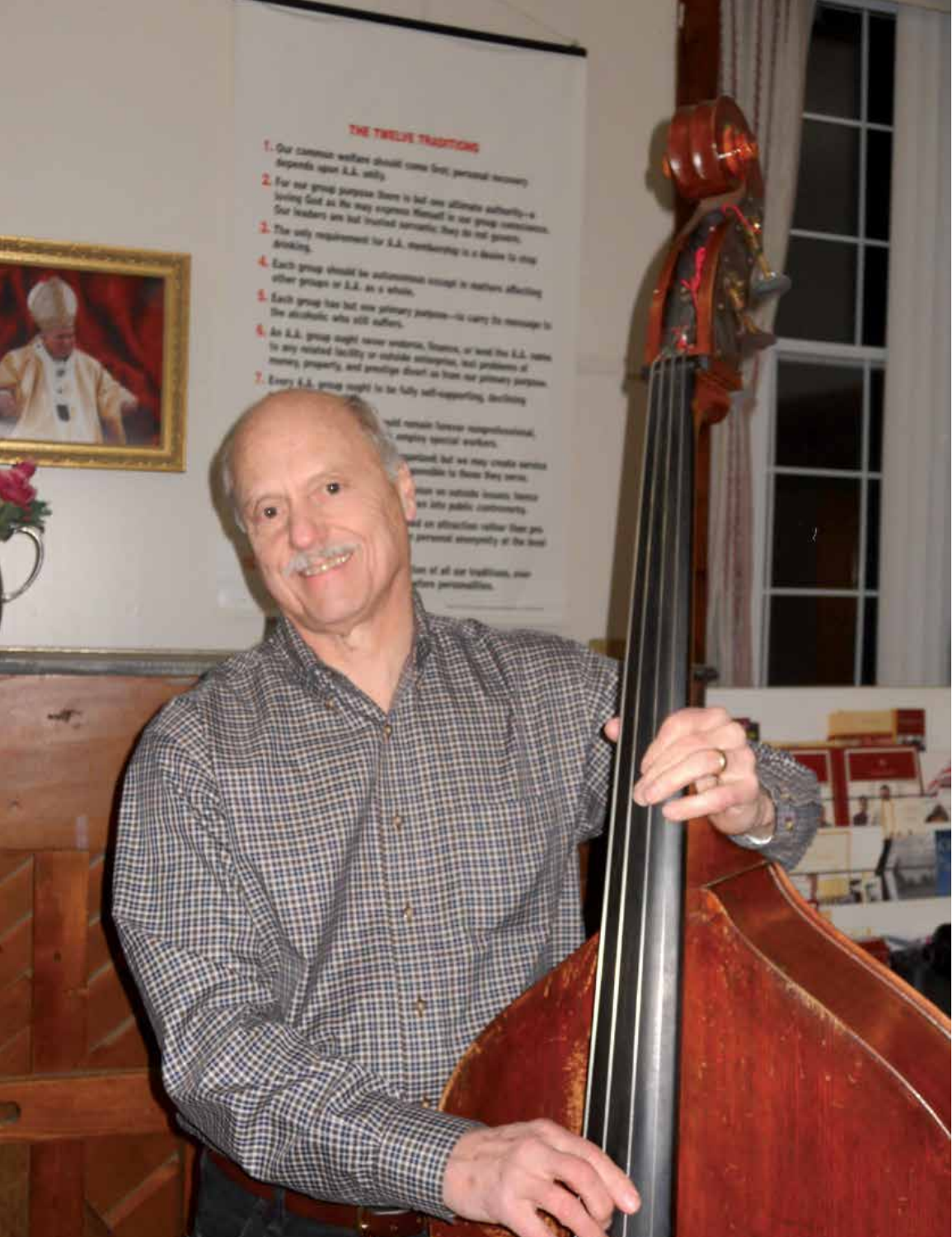# **Beyond The Law: Jay Young**

Interview and Photos by Daniel J. Murphy

Just prior to the start of North Whitefield's monthly contra dance, Jay Young tunes his upright bass and reviews the evening's set list of French-Canadian folk songs. Adjacent to him, Don and Cindy Roy exchange fills on fiddle and piano, while Larry Burkett strums chords on his vintage parlor guitar. Before long, the cavernous hall at the St. Denis Catholic Church will come to life, with rows of dancers of all ages and stripes moving in time to the tunes belted out by the band. The ensemble skillfully recreates lively traditional songs from the past, while also demonstrating their continued vitality, as evidenced by the enthusiastic turnout for the gathering. Young, who practices estate and tax law at LeBlanc & Young in Portland, sat down with the *Maine Bar Journal* to discuss his interest.

#### MBJ: Please tell our readers about your interest in music.

**JY:** As a kid, I started playing the violin, but didn't like it very much and stopped before long. I then started playing folk guitar in high school. I wound up playing in rock 'n' roll and blues bands during college and a country western band after college. I went to law school and didn't play anything for three years. Sometime after that, I was in a church choir and the choir director said she found a piece of music that was nice. It had a bass part and she asked if anybody knew someone who could play bass. I said I knew a guy who had an upright bass that I would borrow and learn the part, which I did. I've still got that bass.

#### MBJ: What kind of upright bass is it?

**JY:** It's an old German veneer bass, it's not a carved bass. It's decent, but not

great. I'm mostly not playing that bass at this point. I've got another one. That got me started on upright bass, which I've been playing since the late 70s. I've played in bluegrass bands, and I've played some Dixieland. I occasionally sit in on the Irish sessions that take place around town and also with a guy named Dave Beam. Dave runs a session Wednesday nights at Andy's Bar on Commercial Street playing tunes by The Band, Hank Williams, and others. For almost 30 years, I have been playing with Don and Cindy Roy from Gorham. Don is a Franco-American fiddle player and Cindy plays piano. I just enjoy the French Canadian music that they perform.

#### MBJ: What is it about the upright bass that has drawn you in?

**JY:** I like the sound. I like playing bass because it's the bottom of the music and you've got to pin down the chord progression and keep time. I like the

upright just because it's so low tech. Electric bass doesn't appeal to me in the same way. I've played electric bass way back when, but I haven't in years.

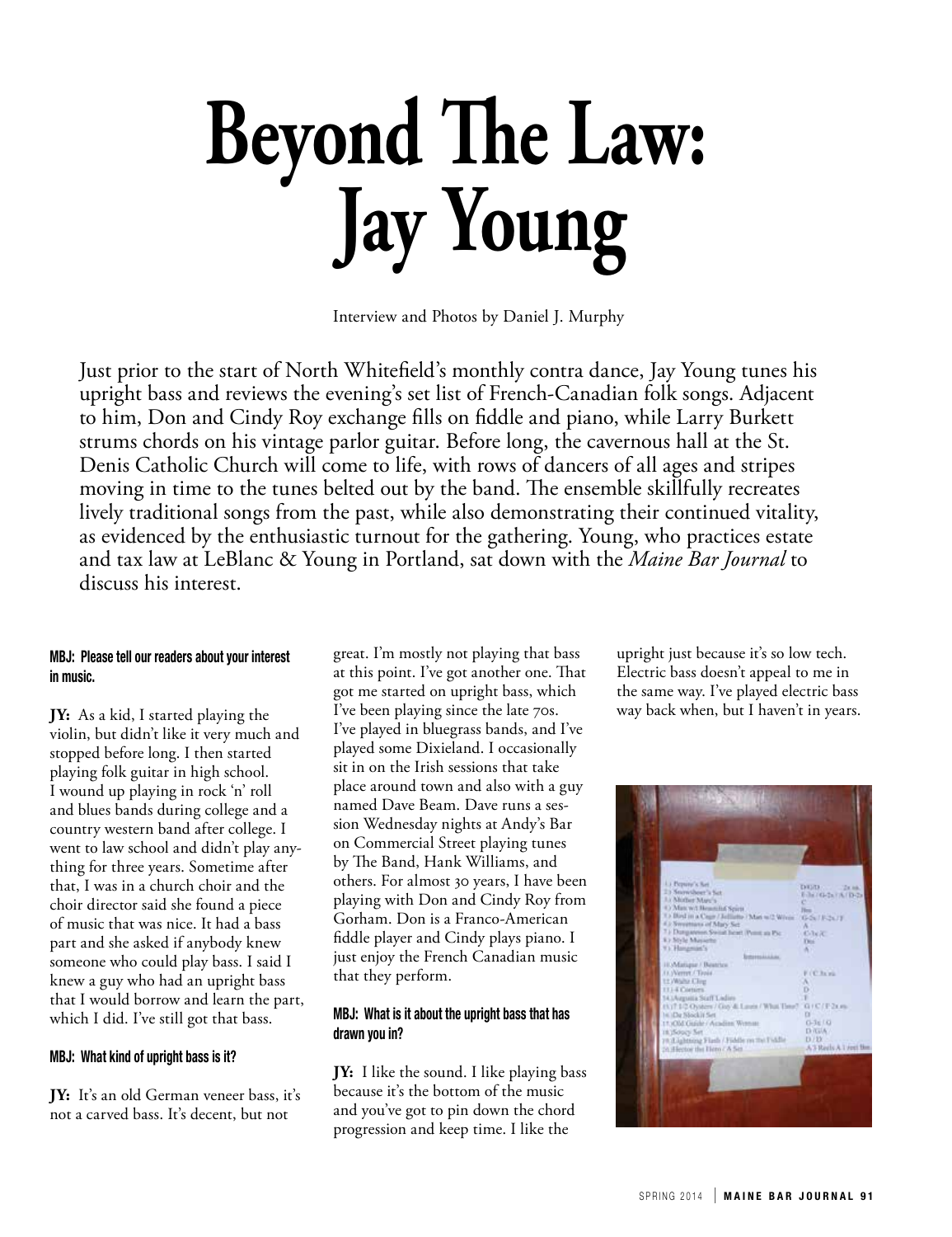

#### MBJ: What is it about the French Canadian music that's appealing to you?

**JY:** It just feels upbeat and it's cheerful. I can imagine the Quebecois folks who came down to Maine to work in the mills, a generation or two or three back. They had tough lives and Saturday night there would be a soirée at somebody's house. It was a change of pace and a chance to have some fun. The music is lively and cheerful—it's great stuff.

#### MBJ: How often to you play gigs with Don and Cindy?

**JY:** It varies. This month is busy. We are doing some Don Roy ensemble gigs and also have four Fiddle-icious shows. Fiddle-icious is this fiddle orchestra that Don and Cindy started. Fiddle-

icious operates on a cycle. We start in January meeting every other Monday. Don starts teaching people fiddle tunes and there will be around 80 people at a session. There will be a lot of fiddles, occasionally a cello and a bunch of basses. We have had six to seven basses in Fiddle-icious lately, as well as guitars, accordions, penny whistles, and a couple of Celtic harps. By October, we have enough tunes to do a show as well as a series of four Fiddle-icious concerts.

#### MBJ: Do you enjoy the interaction in playing with other musicians?

**JY:** Yes, I practically never play alone. I mean, you'd think I would practice now and then, but I don't. So, if I'm not playing with other people, I'm not playing.

#### MBJ: What is it about playing with others that's special?

**JY:** It's an interesting phenomenon, playing music with other people. You wind up with this kind of joint mind, creating one music. It's not separate individuals playing separate music. How that happens I don't know, but it's a lot of fun.

#### MBJ: Have there been any rewarding or memorable gigs for you?

**JY:** We have played at a bunch of interesting places. Before the Don Roy Ensemble, I played in a small band called the Maine French Fiddlers. The bad included about five fiddle players, a guitar, piano, bass, and sometimes